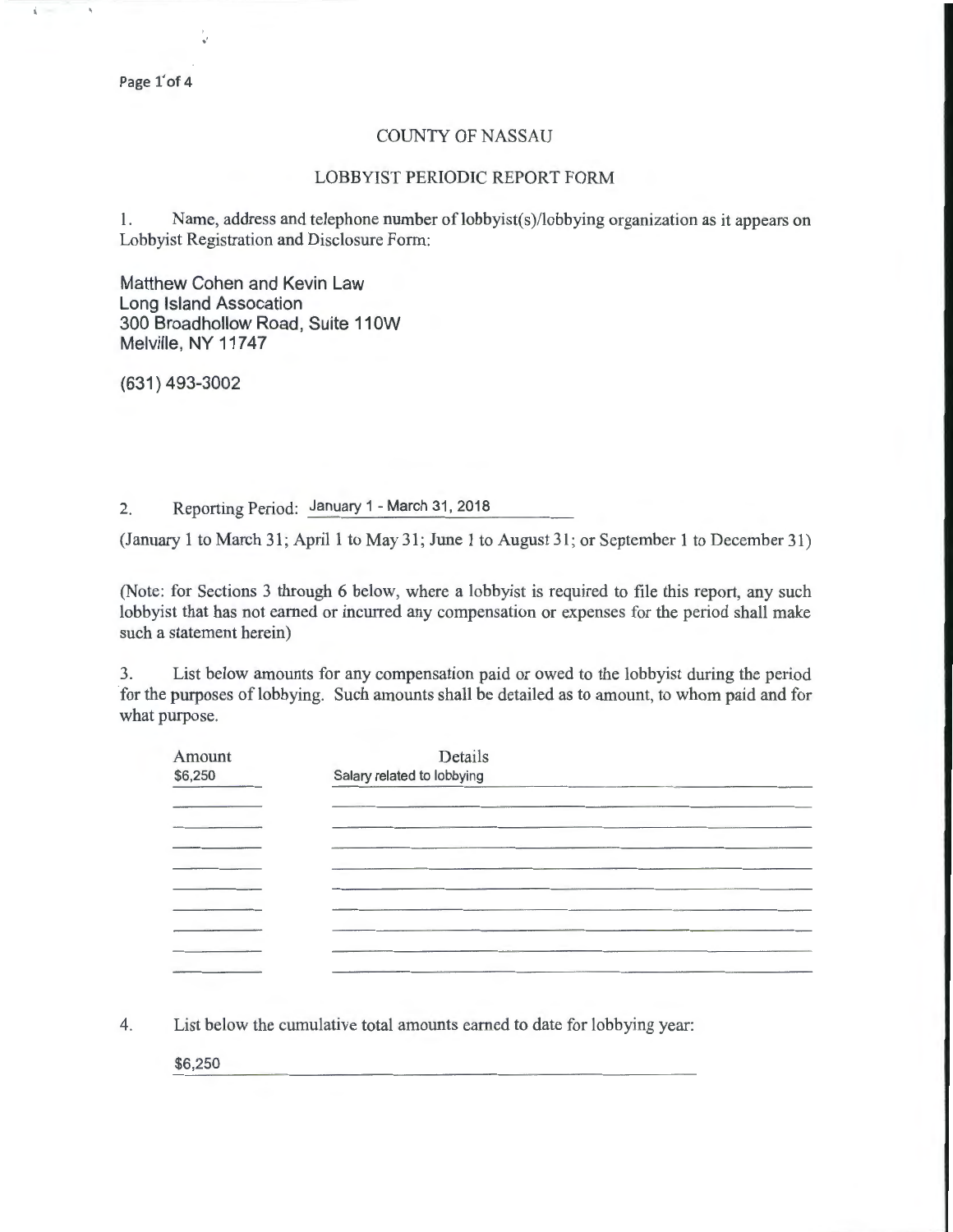Page 2 of 4

5. List below amounts for any expenses expended or incurred by the lobbyist during the period for the purposes of lobbying. Such amounts shall be detailed as to amount, to whom paid and for what purpose.

| Amount |     | Details |  |
|--------|-----|---------|--|
| N/A    | N/A |         |  |
|        |     |         |  |
|        |     |         |  |
|        |     |         |  |
|        |     |         |  |
|        |     |         |  |
|        |     |         |  |
|        |     |         |  |
|        |     |         |  |
|        |     |         |  |

6. List below the cumulative total amounts expended to date for lobbying year:

\$25,000

(In lieu of completing 7 through 10 below, you may attach a copy of your Lobbyist Registration and Disclosure Form, provided the information has not changed.)

7. List whether and where the lobbyist(s)/lobbying organization is registered as a lobbyist (e.g. Nassau County, New York State):

New York State Nassau County Suffolk County

8. Name, address and telephone number of client(s) by whom, or on whose behalf, the lobbyist is retained, employed or designated.

Long Island Association Same address and telephone as above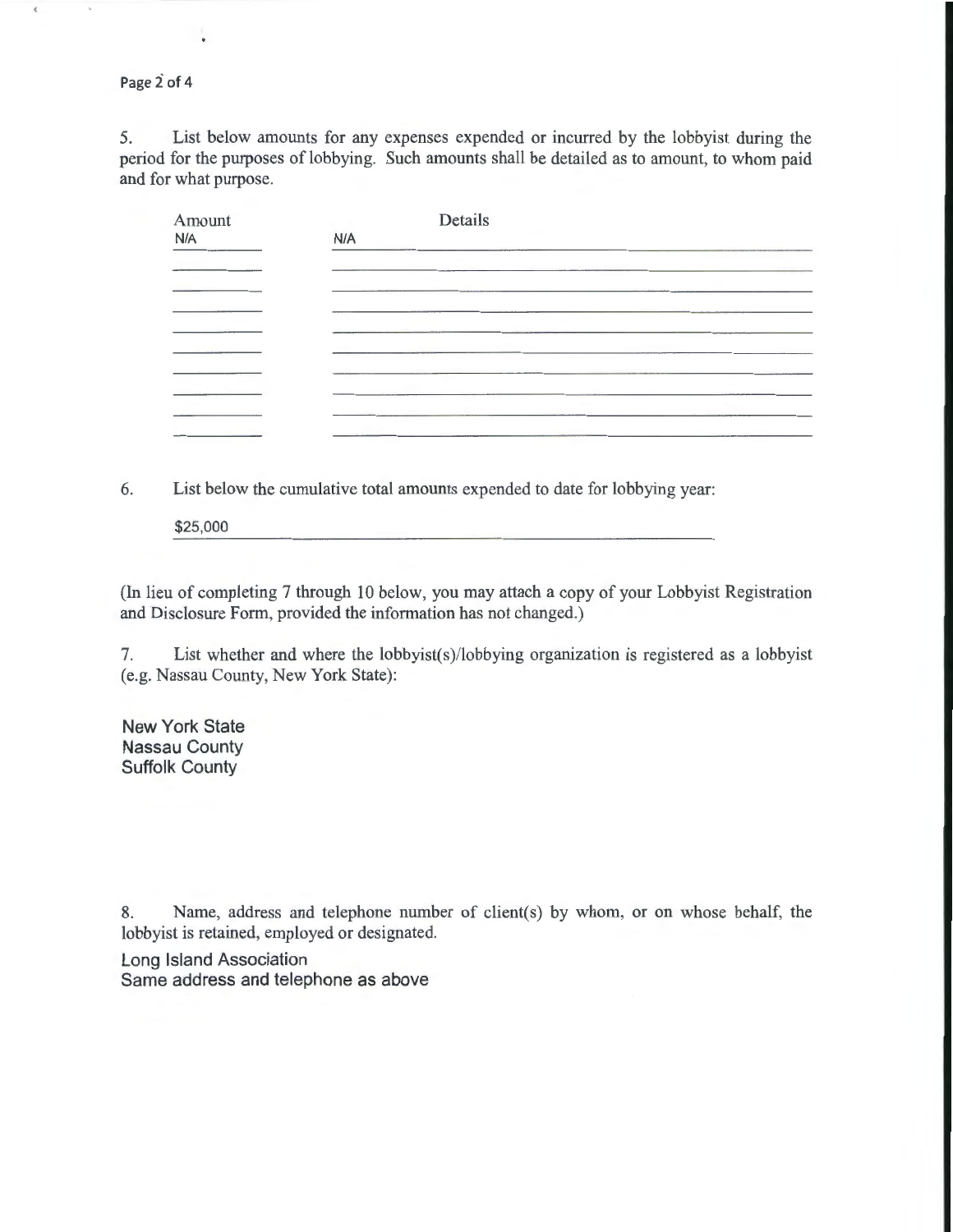9. Describe lobbying activity conducted, or to be conducted, in Nassau County, and identify client(s) for each activity listed, during the Reporting Period.

For the Long Island Association (the client), Matthew Cohen and Kevin Law submit letters, testimony and other written correspondence, as well as engage in verbal communications regarding legislation, rules, regulations and other public policy matters proposed in and by Nassau County.

10. The name of persons, organizations or governmental entities before whom the lobbyist has lobbied during the period.

Nassau County Executive Nassau County Legislature

 $\overline{a}$